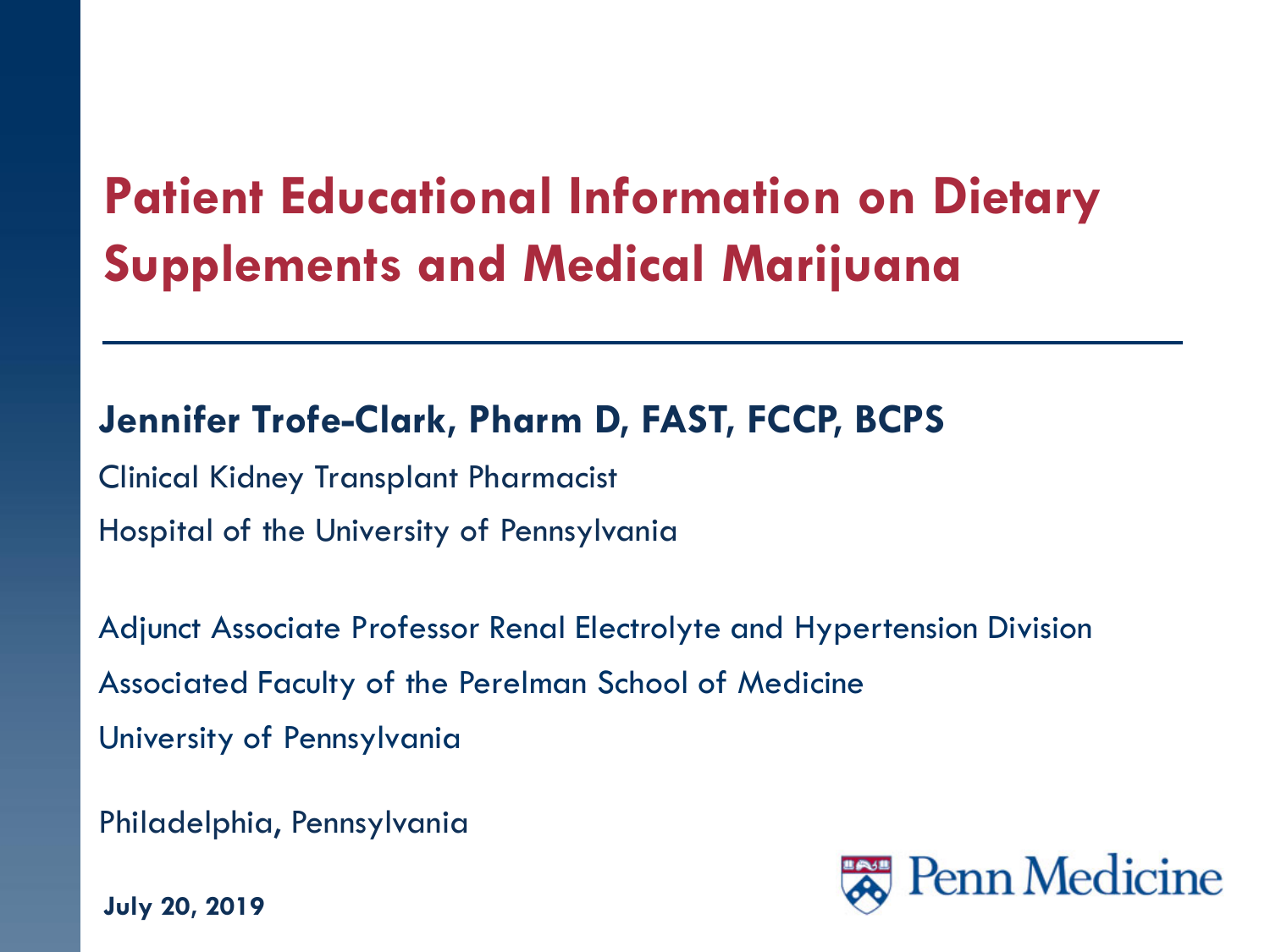#### **Conflicts of Interest and Disclosures**

- **Jennifer Trofe-Clark has no conflicts of interest to disclose**
- **I will be providing some educational information in this presentation regarding medical marijuana/cannabis, but cannot provide any recommendations regarding its use in a specific patient.** 
	- Questions should be discussed on a case by case basis with your provider.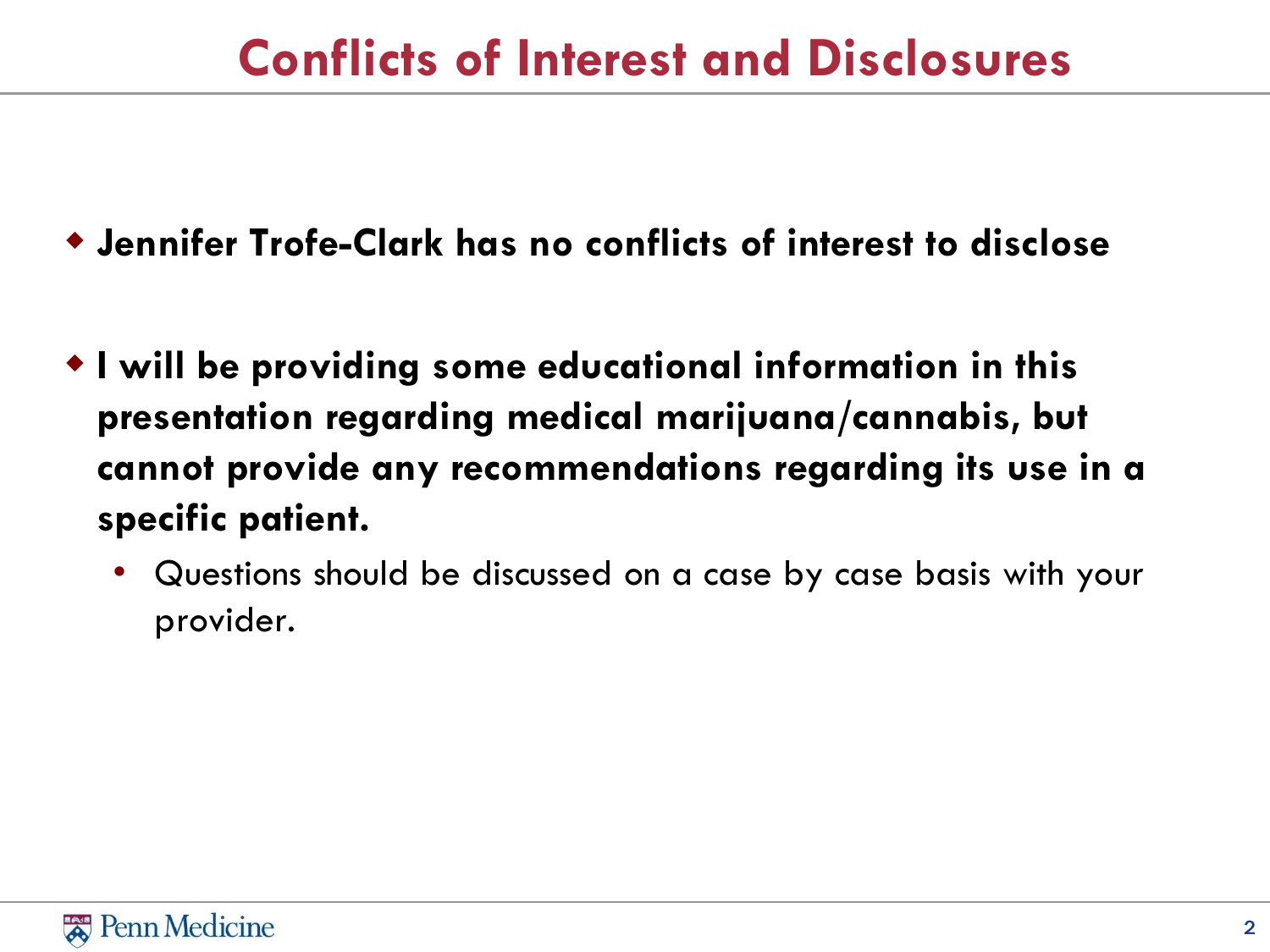#### **Learning Objectives**

- **Describe patterns of dietary supplement use in the United States**
- **Understand perceptions and misconceptions of dietary supplement use**
- **Demonstrate practical steps for vasculitis providers, care-givers and patients to have an open discussion about dietary supplement use and medical marijuana/cannabis**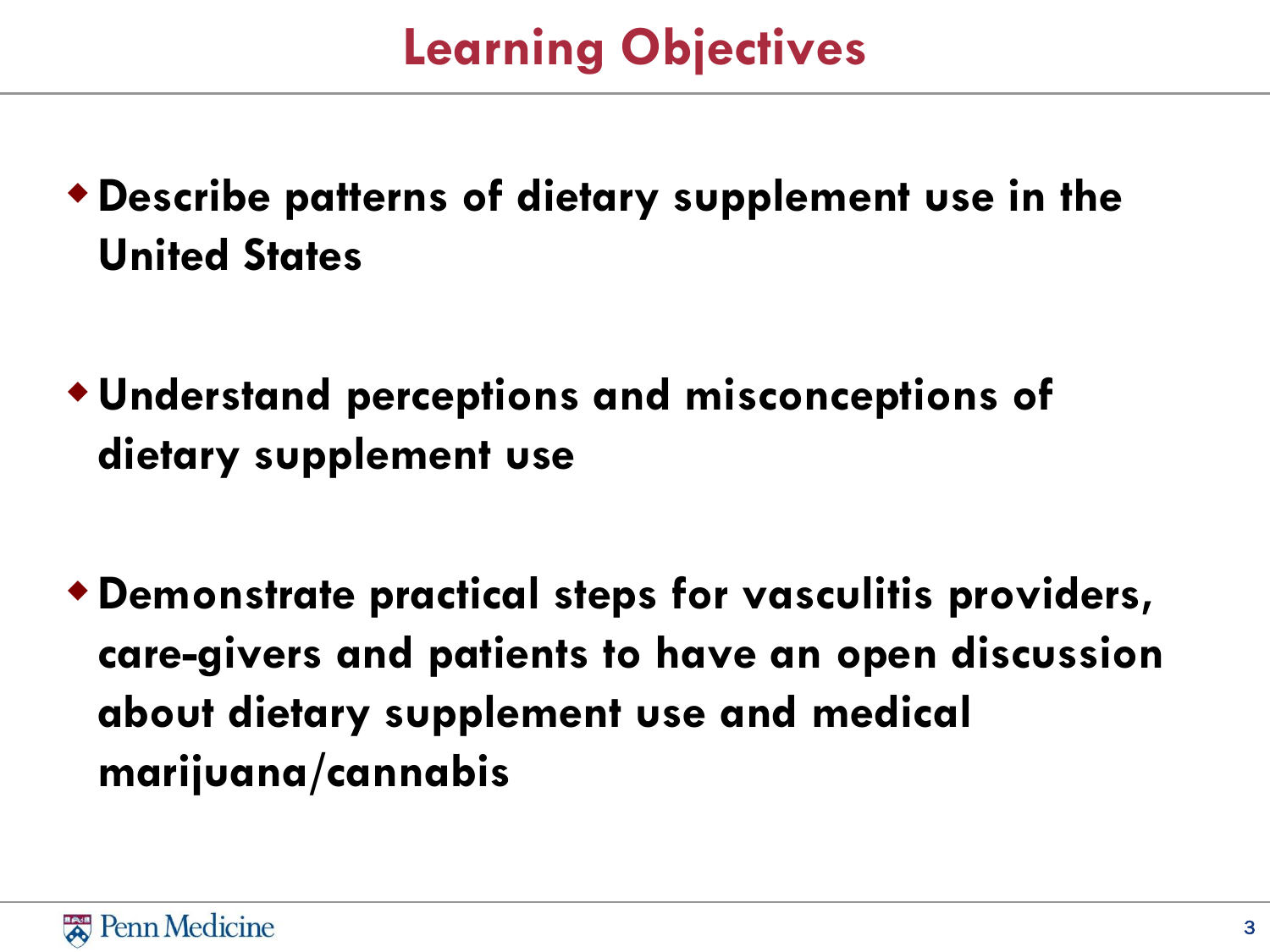### **Dietary Supplement Definition**

- **Dietary supplements are defined by the Dietary Supplement Health and Education Act (DSHEA) as a product (other than tobacco) intended to supplement the diet, that contains one or more of the following dietary ingredients:**
	- **Vitamins**
	- **Minerals**
	- **Herb or botanical**
	- **Amino Acids**
	- **a dietary substance for use by man to supplement the diet by increasing the total dietary intake**
	- **a concentrate, metabolite, constituent, extract, or combination of any ingredient**

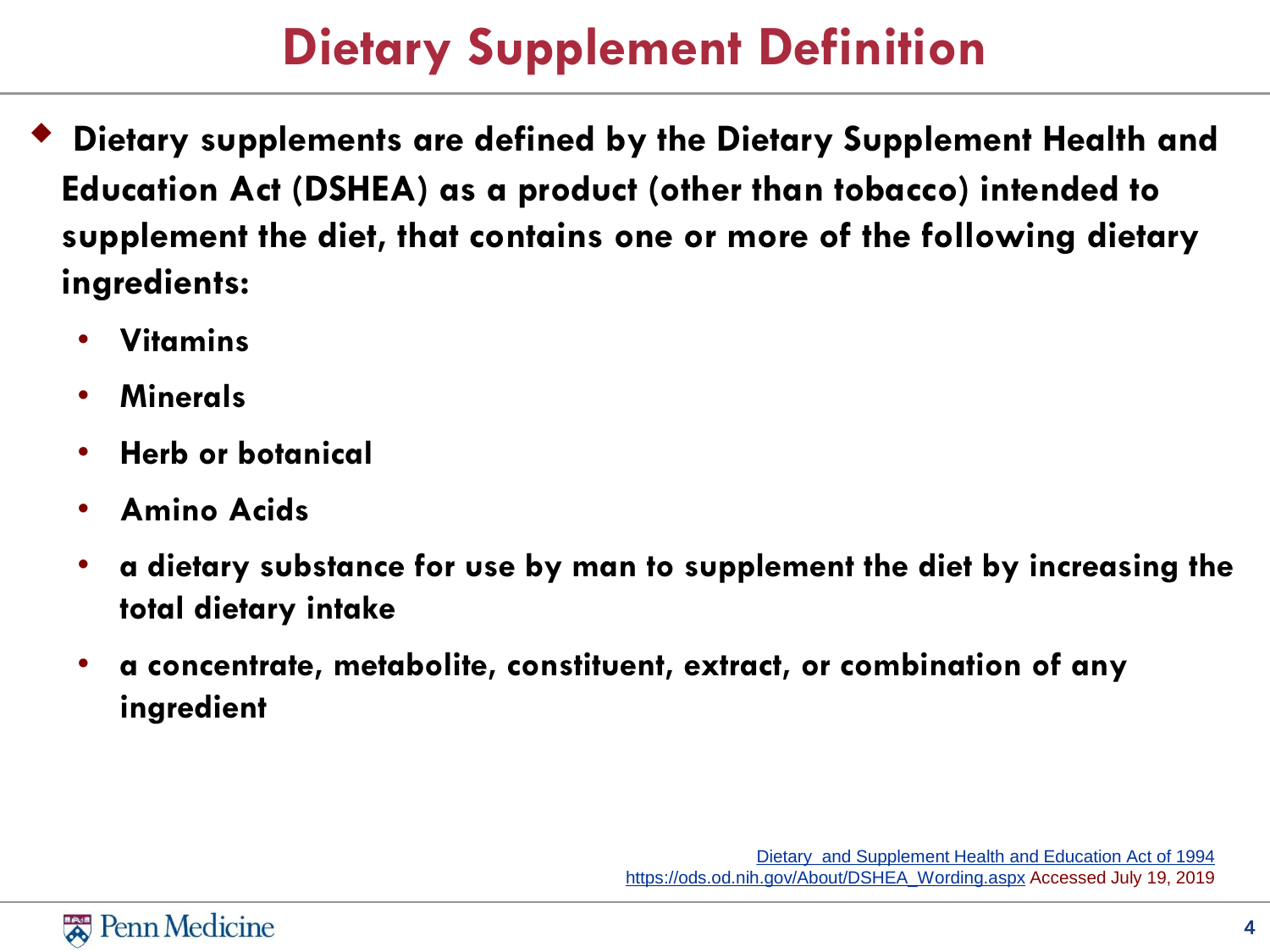#### **Dietary Supplements and Patient Perceptions**

- **They are natural, so they must be safe.**
- **They help to balance my body against medication effects.**
- **They are not actually medications, so my provider shouldn't care if I use them.**
- **My providers have bias against supplements because they want me to buy expensive prescription medications instead.**
- **I feel better knowing I am taking something natural versus more medications.**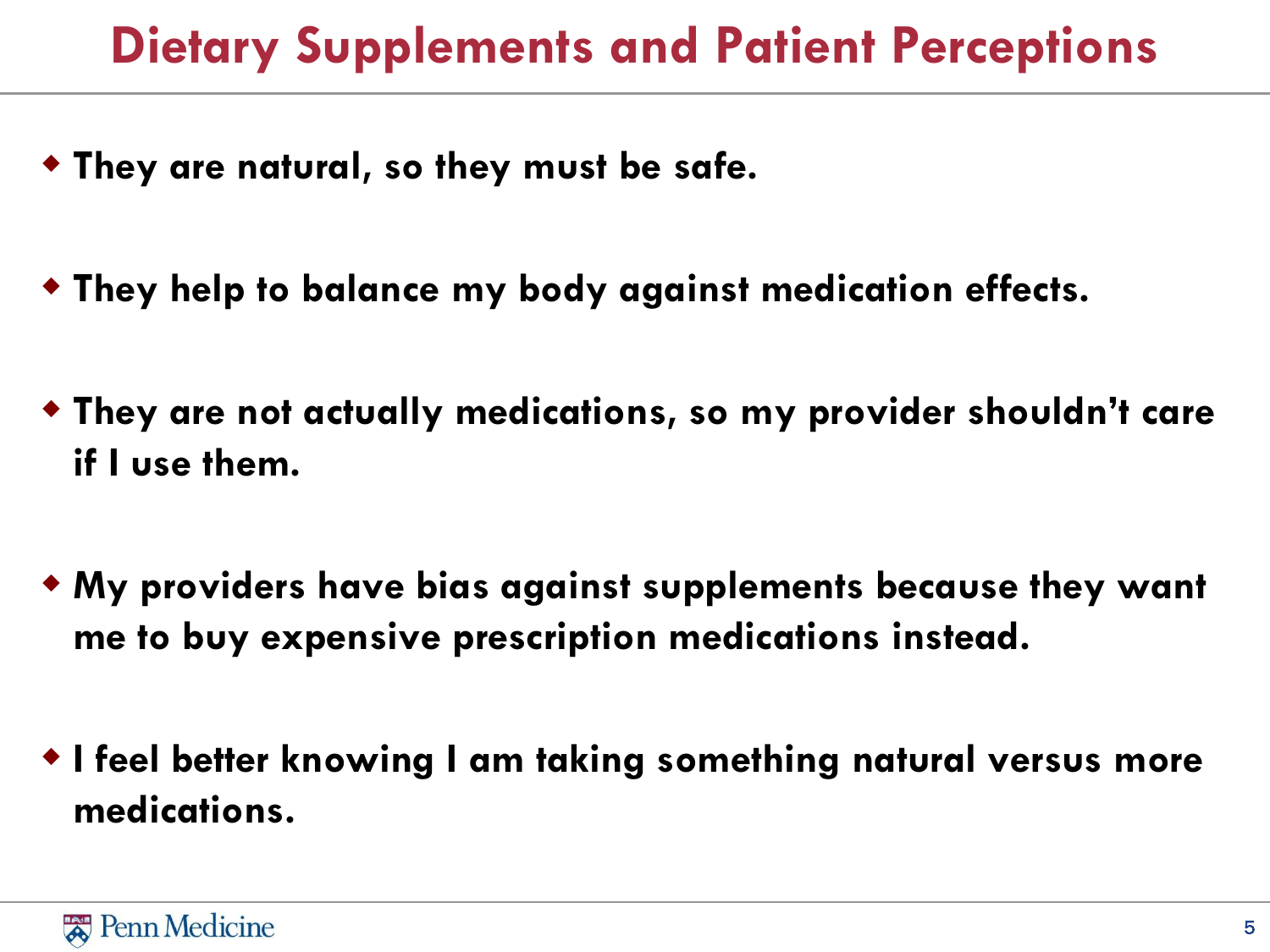#### **Question 1**

- **What percent of adults in the United States in 2018 reported using a dietary supplement?** 
	- A)  $25\%$
	- **B) 50%**
	- **C) 75%**
	- **D) 100%**

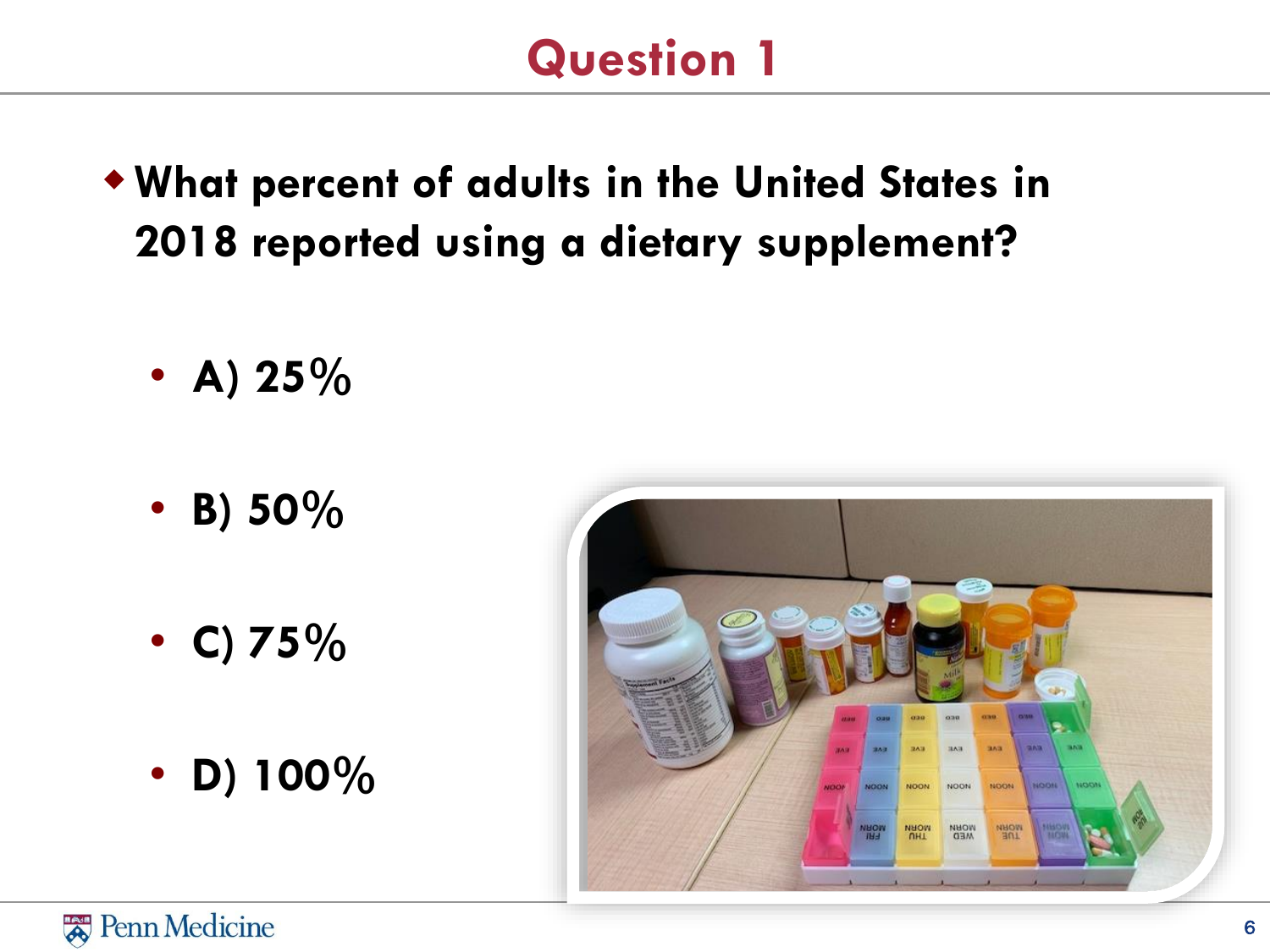#### **Dietary Supplement Use Among Us**

- **75% of Americans took a dietary supplement in 2018** 
	- **98% reported using vitamin/mineral supplements**
	- **41% reported using herbal/botanical supplements**
- **Demographics of supplement use (from 2015 and 2018 data)**
	- **Women > Men**
	- **College > High School**
	- **Older > Younger**
	- **Chronic illness > Acute Illness**
	- **Patient with stroke, obesity, arthritis, breathing problems**
	- **Use of over the counter medications > none**
	- **Use of mail order pharmacy**

2018 Council for Responsible Nutrition. Consumer Survey on Dietary Supplements: [www.crnusa.org/CRNConsumerSurvey](http://www.crnusa.org/CRNConsumerSurvey), accessed July 18, 2019

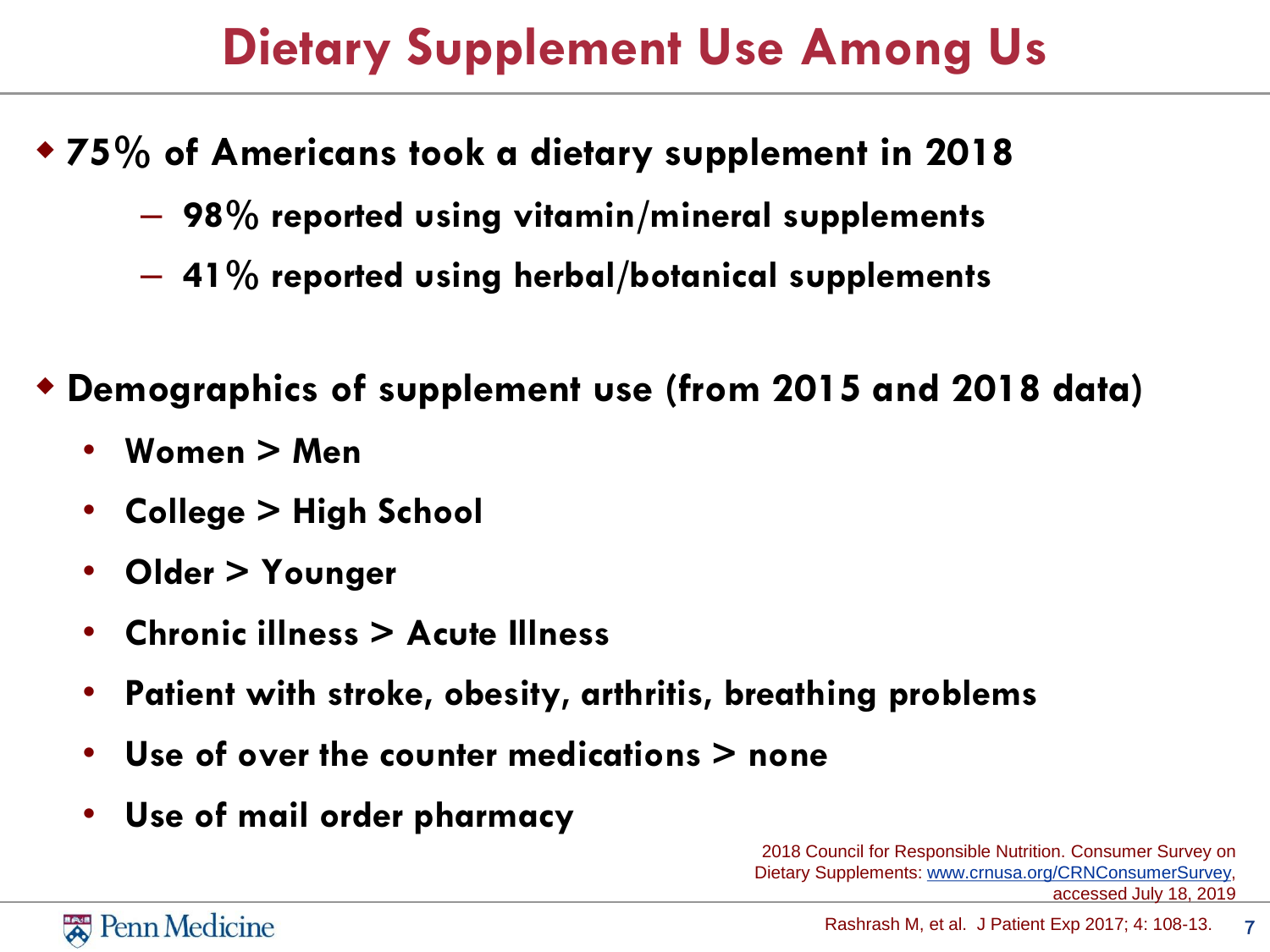#### **Question 2**

- **The Food and Drug Administration reviews all dietary supplements to make sure they are safe before manufacturers market them to the public**
- **A) True**
- **B) False**



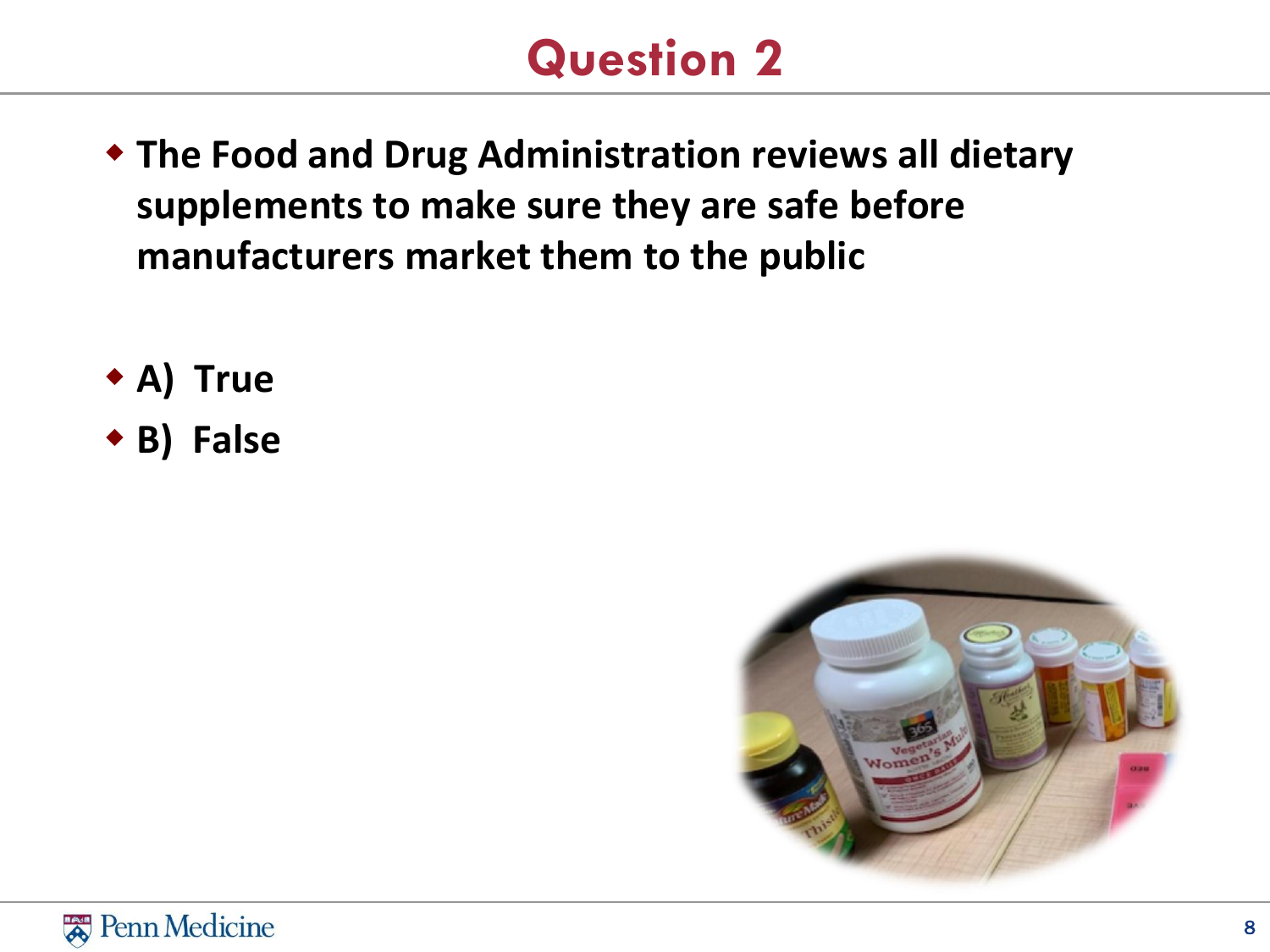### **What's the Big Difference?**

| <b>Regulatory Standard</b>       | <b>FDA* Approved</b><br><b>Medications</b> | <b>Herbal Supplements</b>                                                                                                                                    |
|----------------------------------|--------------------------------------------|--------------------------------------------------------------------------------------------------------------------------------------------------------------|
| <b>Premarket notification</b>    | Required                                   | Not Required                                                                                                                                                 |
| Proof of efficacy                | Required                                   | Not Required                                                                                                                                                 |
| Proof of safety                  | Required                                   | <b>Not Required</b>                                                                                                                                          |
| Post approval surveillance       | Required                                   | Required<br>Manufacturer to notify FDA within 15 days<br>of receiving an serious adverse event<br>report from consumer                                       |
| <b>Good Manufacture Practice</b> | Required                                   | Required                                                                                                                                                     |
| Disease treatment claims         | Allowed via<br>Approval                    | Not Allowed<br>Has disclaimer on label stating this has not<br>been evaluated by the FDA and is not<br>intended to dx, cure, prevent or treat any<br>disease |
|                                  |                                            | <b>FDA: Federal Drug Administration</b>                                                                                                                      |



R. Corey et. al., Nutrition in Clinical Practice 2014; 29: 322-31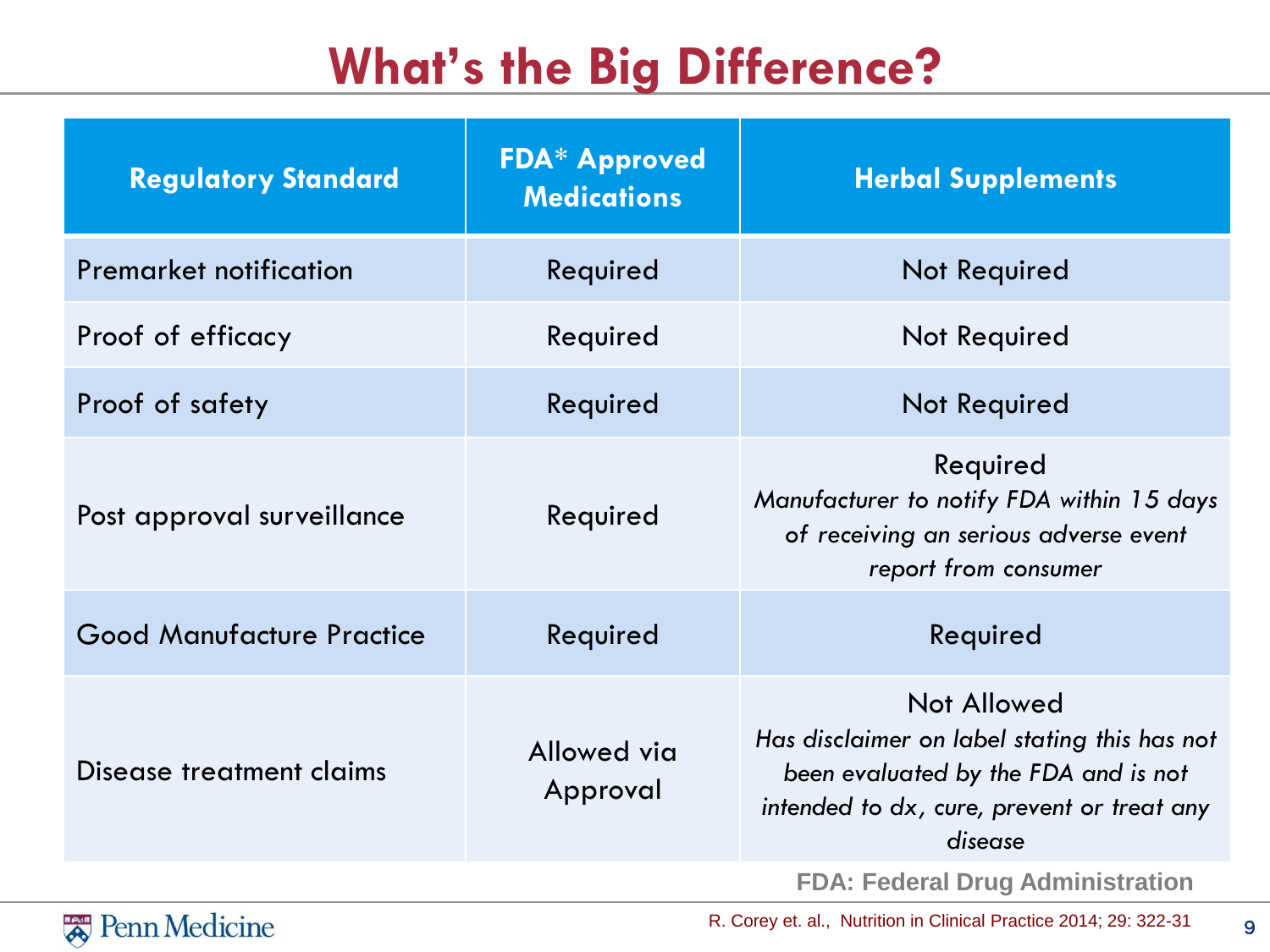#### **Supplement Adverse Effects**

- **Based on national representative surveillance data from 63 Emergency Departments (ED) in the United States from 2004-2013**
	- Estimated 23,000 ED visits/year attributed to adverse events from supplements
		- Included ingestion in unsupervised children
	- Estimated 2,154 hospitalizations annually
- **Review of FDA's Center for Drug Evaluation and Research (CDER), Tainted Products Marketed as Dietary Supplements Database 2007- 2016**
	- 776 adulterated dietary supplements were identified and 146 different companies were implicated
		- $-$  157 (20.2%) adulterated products had  $> 1$  unapproved ingredient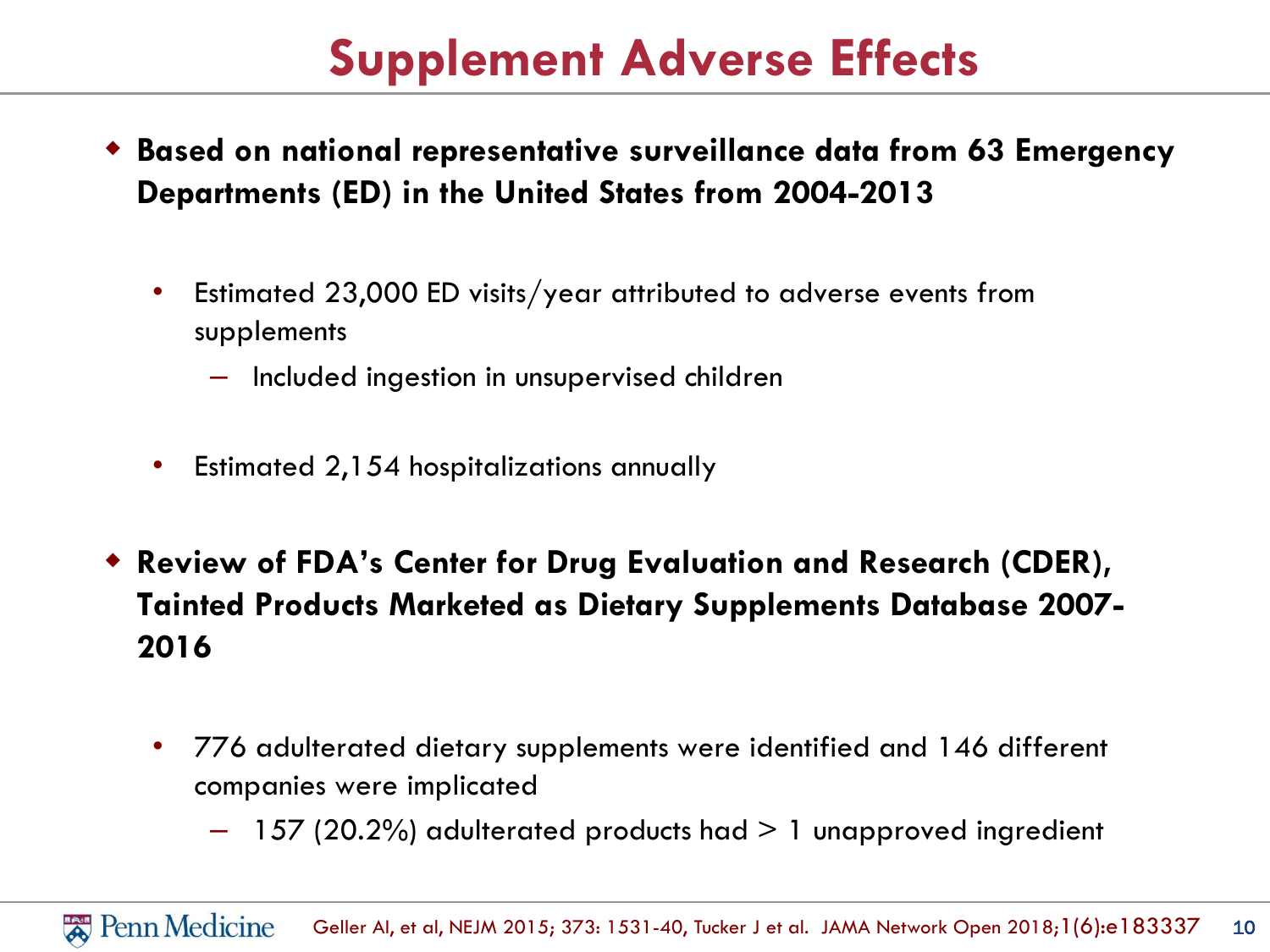## **Types of Drug-Drug Interactions**

- Pharmacodynamic
	- Supplement and medication have additive or effects that work against each other
		- $-$  Red Yeast Rice  $+$  statin (pravastatin)  $=$  additive effect
		- $-$  Echinacea + immunosuppressant  $=$  work against each other
	- Pharmacokinetic
		- Supplements may affect how prescription medications are absorbed distribution, broken down in the body and elimination from the body.
			- Absorption of prescription medication may be increased or decreased
			- Supplement may compete with drug binding sites or change how "fast" the prescription medication is broken down or eliminated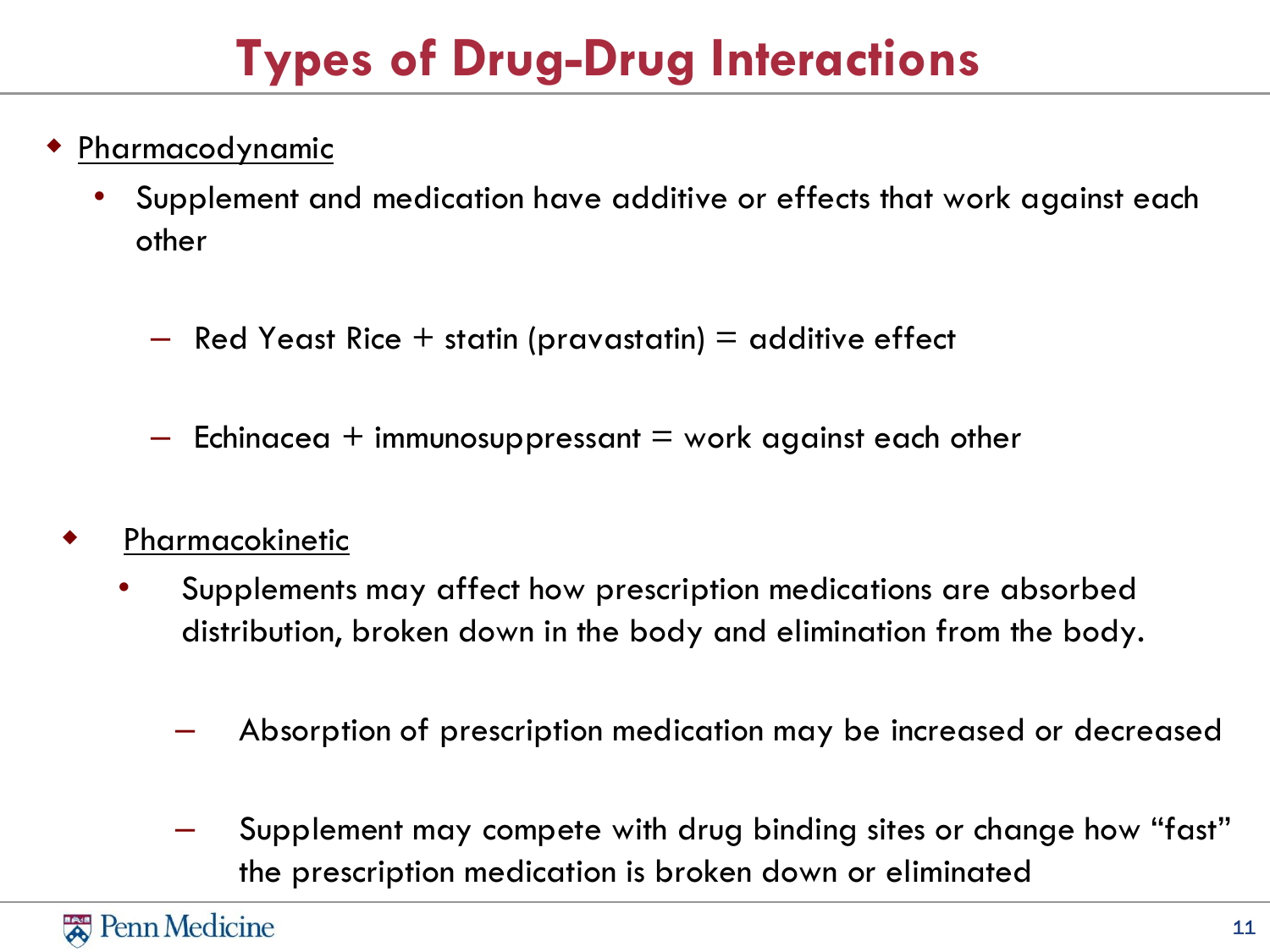## **Independent Verification of Supplements**

- Look for independent verification processes:
	- United States Pharmacopeia (USP®) verified mark means the product:
	- *Contains the ingredients listed on the label in the declared amounts*
	- *Does not contain harmful levels of specified contaminants*
	- *Will break down/release in the body in a specific amount of time*
	- *Made according to FDA Good Manufacturing Practices*
- Alternative independent verifications review examples:
	- NSF® International
	- ConsumerLabs.Com®
	- UL®

[USP Verified Mark Website. https://www.usp.org/verification-services/verified-mark](https://www.usp.org/verification-services/verified-mark) accessed July 19, 2019 [NSF Website. http://info.nsf.org/Certified/Dietary/](http://info.nsf.org/Certified/Dietary/) accessed July 19, 2019 ConsumerLabs.Com Website.<https://www.consumerlab.com/> accessed July 19, 2019 UL Website.<https://crs.ul.com/en/services/validation-and-verification/> accessed July 19, 2019



12

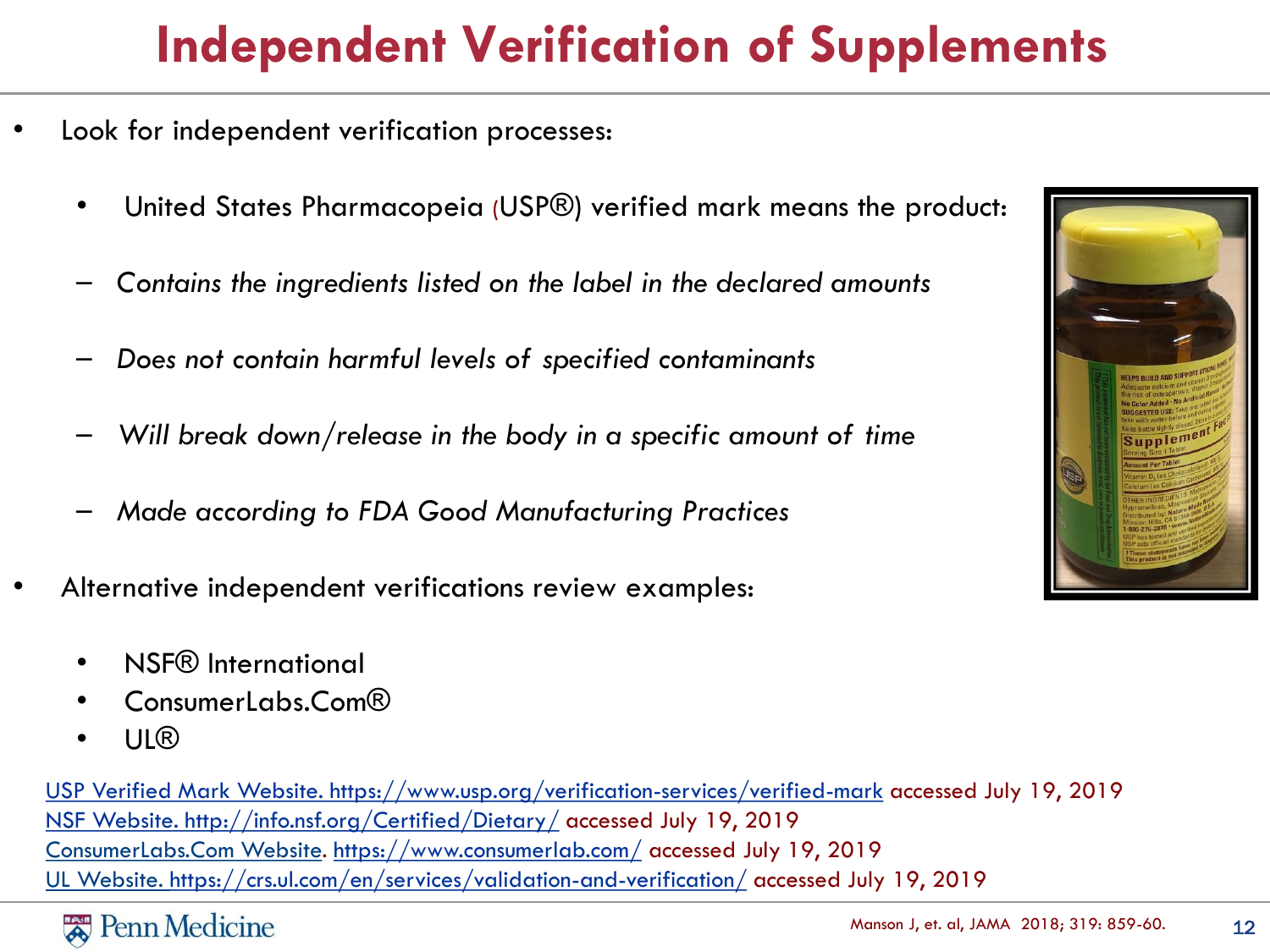#### **Question 3**

- **Have you ever had a discussion with your vasculitis provider(s) about dietary supplements you may currently be using or are thinking about using?**
- **A) Yes B) No**





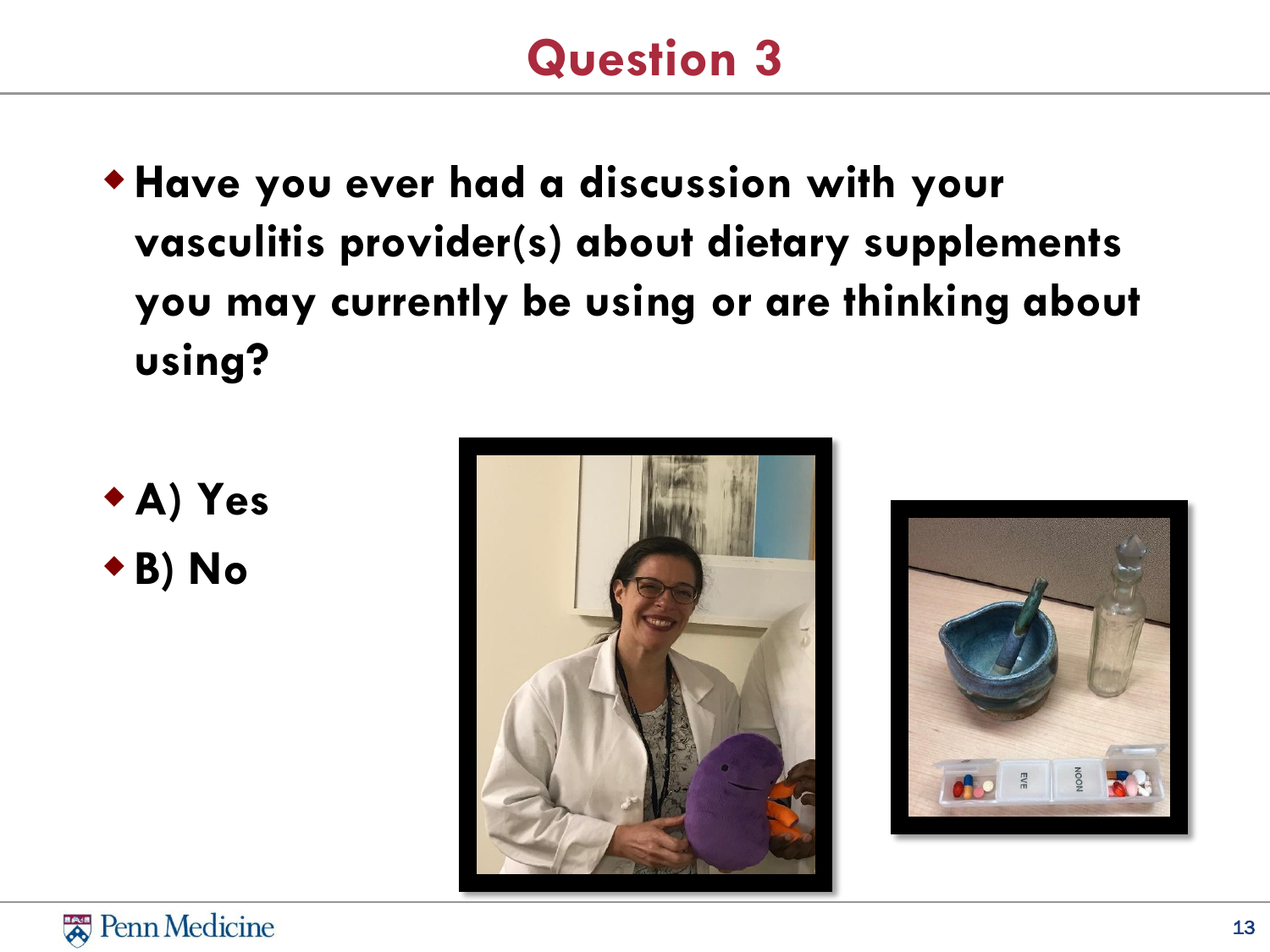## **Having "the Supplement Talk"**

**Information patients & providers both thought were important about supplements**

- **Supplements taken**
- **Advice**
- **Interactions**
- **Benefits/Adverse Drug Events**
- **Safety**
- **Directions**
- Example of comment from patient focused on:
	- *Wanting to know if the information heard from friends/family was accurate*
	- *For providers to discuss risks and benefits of a particular supplement, in their opinion*
- Example of comment from provider focused on:
	- *Concern for dietary supplements not being FDA regulated*
	- *Not knowing what is in the supplement and needing to tell the patient that they don't know what it is*
- **Indications**
- **Alternative therapies**
- **Efficacy**
- **Evidence**
- **Patient expectations**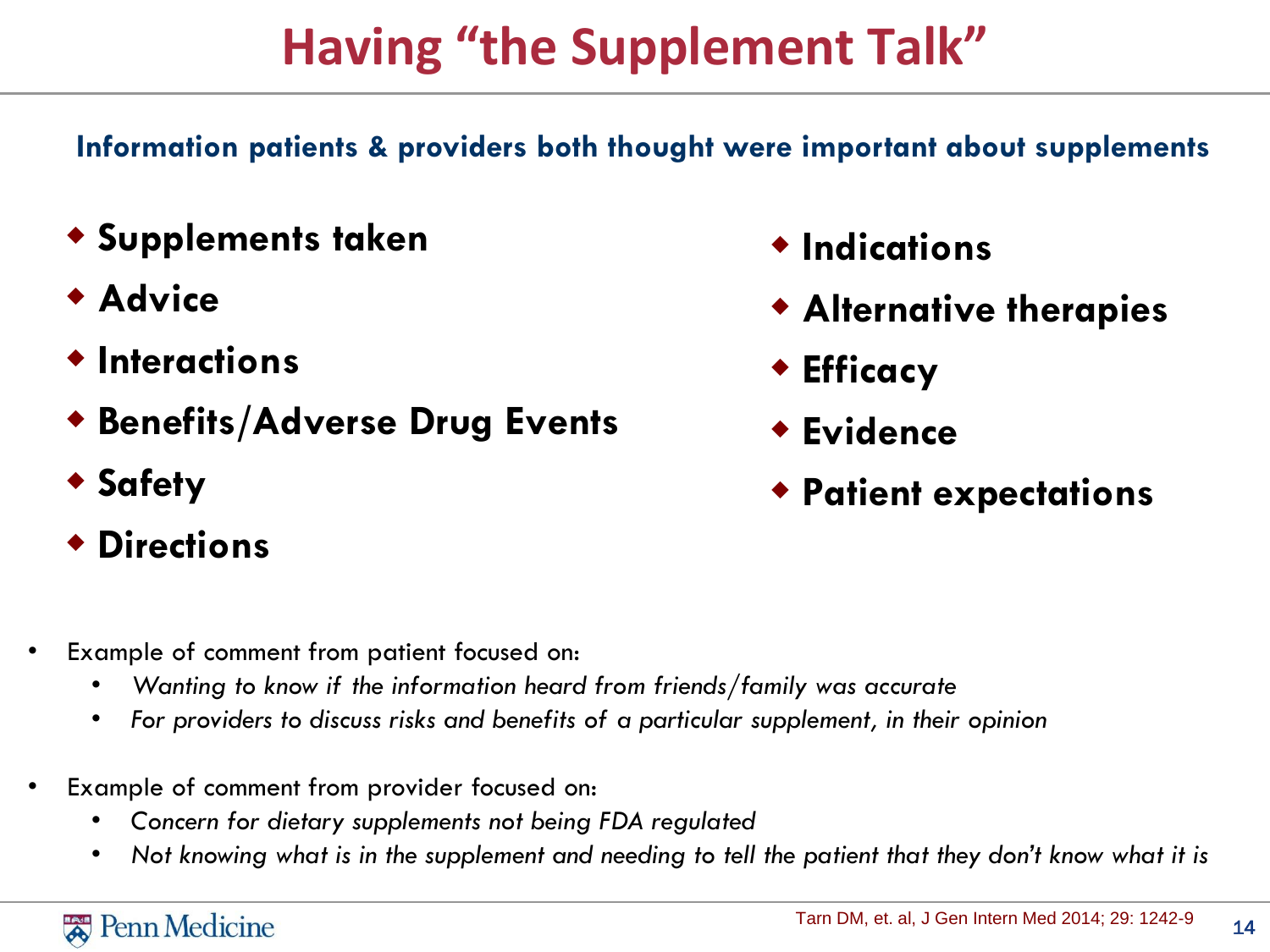### **Discussion Points for Dietary Supplement Use Talk**

- **Nonjudgmental and unbiased assessment with open dialogue**
	- **Why are you taking it?**
	- **Who recommended you to take it?**
	- **When did you start taking it?**



- **How much and how often are you taking it?**
- **How has it benefited you?**
- **Do you feel it has harmed you?**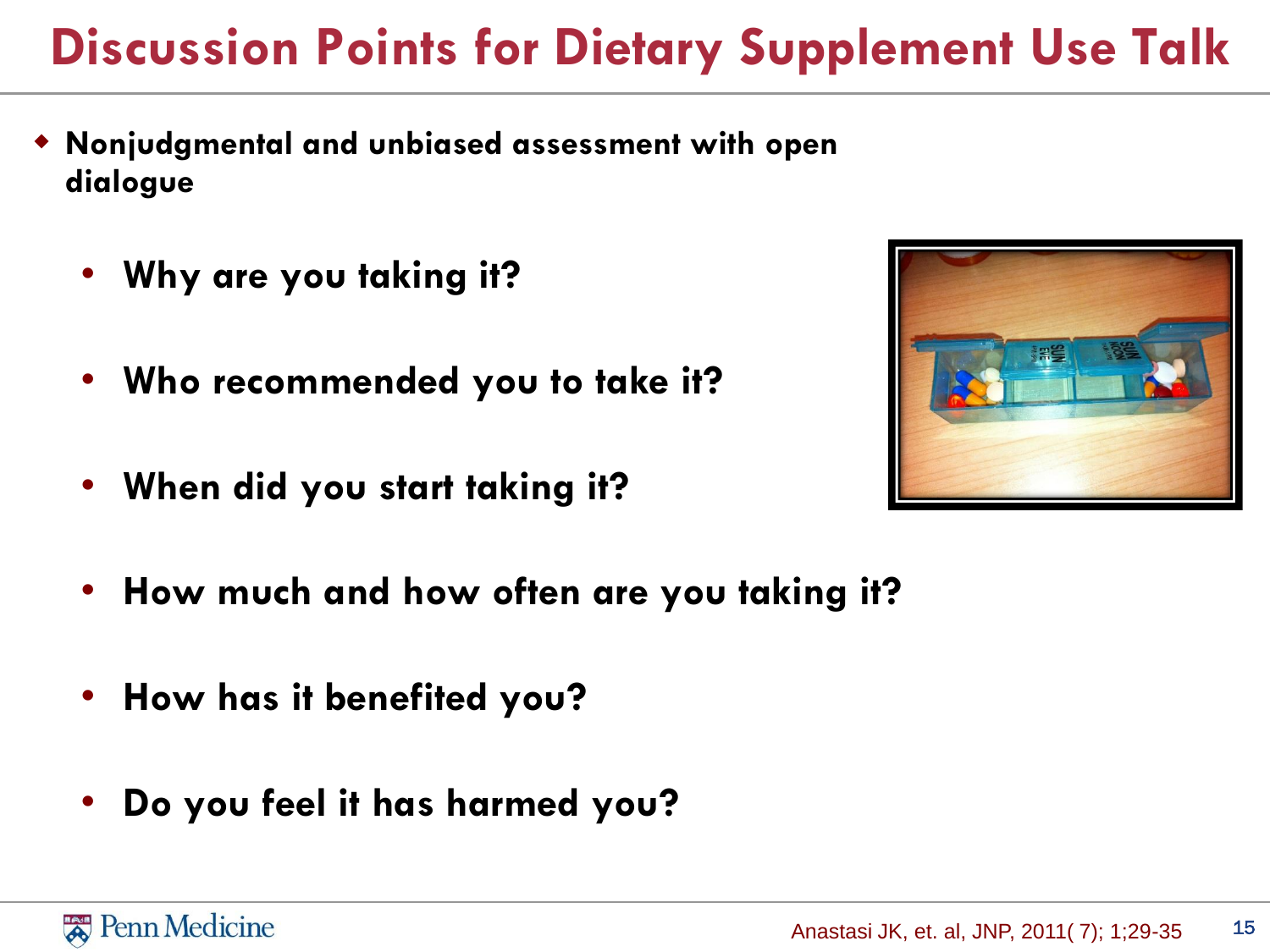#### **Dietary Supplement Assessment**

#### **Provider should assess interaction potential with other medications/supplements**

• Pharmacokinetic/Pharmacodynamic

#### **Assess for supplement safety**

- U.S. Pharmacopeial Convention<http://www.usp.org/dietary-supplements/overview>
- Report adverse events via FDA Medwatch Online Voluntary Reporting Form
	- <https://www.accessdata.fda.gov/scripts/medwatch/index.cfm?action=reporting.home>
- Contact manufacturer for further information
- Providers can also review databases such as Micromedex® and LexiComp®
- **If supplement use deemed appropriate, choose an independent certified product with one of the following certifications whenever possible:**
	- USP® Verified Mark
	- ConsumerLab.Com®
	- NSF® International
	- UL®

#### **Supplement use/questions should be addressed at every visit**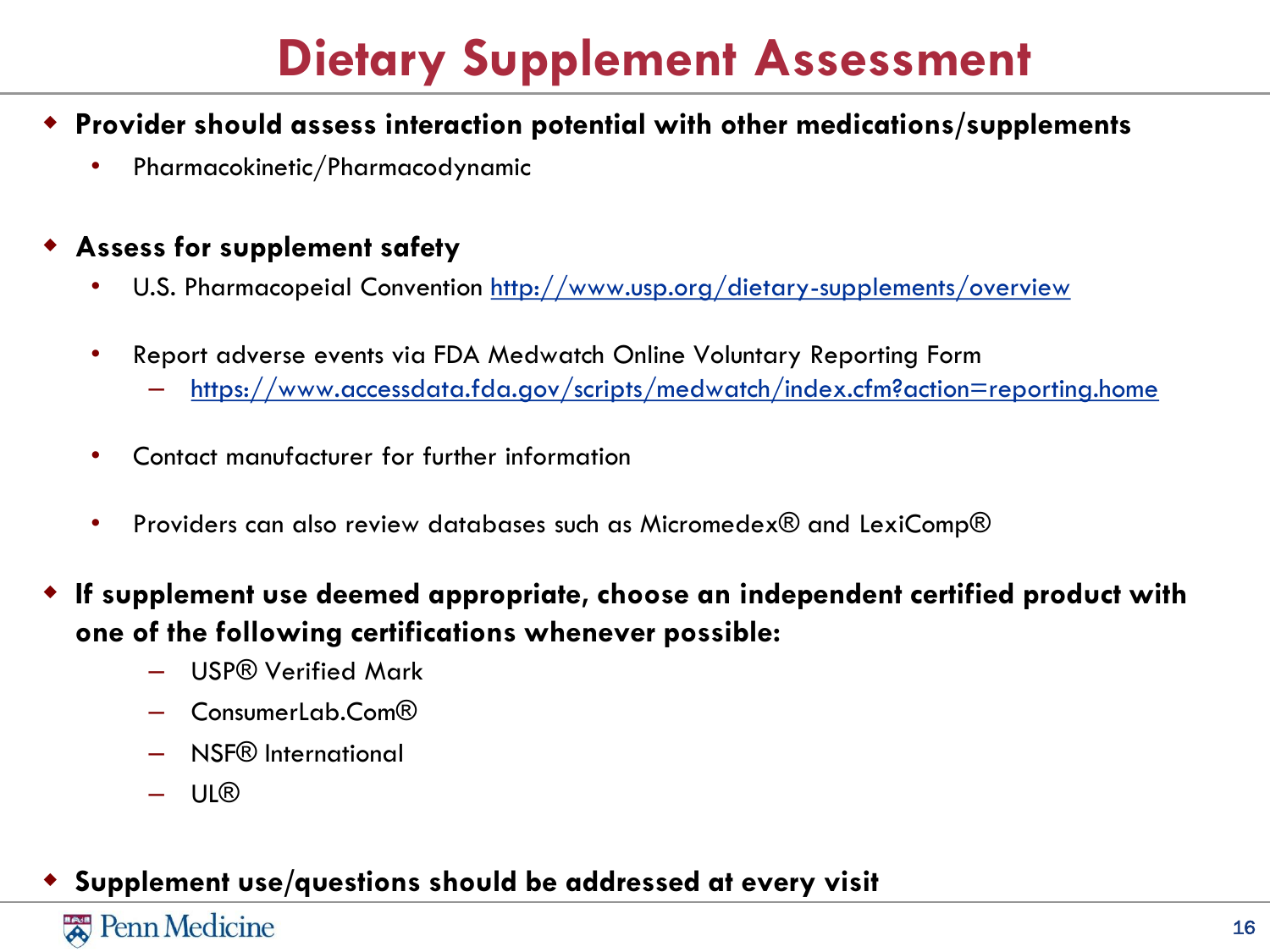### **Patient Resources on Dietary Supplements**

- Food and Drug Administration Consumer Resource on Dietary Supplements **[http://www.fda.gov/Food/DietarySupplements/UsingDietarySupplements/ucm10](http://www.fda.gov/Food/DietarySupplements/UsingDietarySupplements/ucm109760.htm) 9760.htm** (accessed July 19, 2019)
- NIH: National Center for Complementary and Integrative Health **<https://nccih.nih.gov/health/know-science/how-medications-supplements-interact> (**accessed July 19, 2019)
- US Department of Agriculture

**<https://www.nutrition.gov/dietary-supplements/herbal-supplements>** (accessed July 19, 2019)

 US National Library of Medicine: Medline Plus: Herbs and Supplements **[https://medlineplus.gov/druginfo/herb\\_All.html](https://medlineplus.gov/druginfo/herb_All.html)** (accessed July 19, 2019)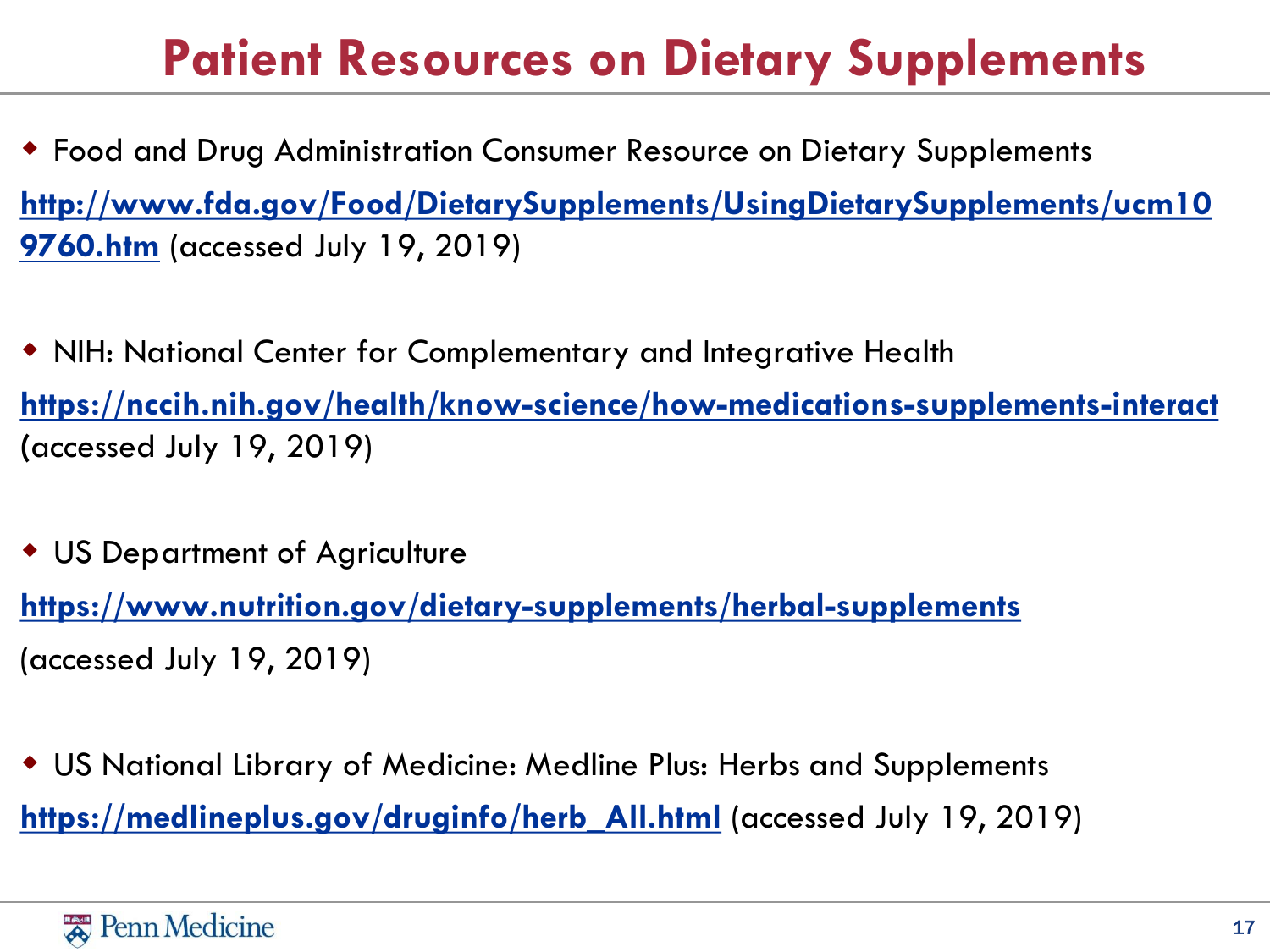### **Medical Marijuana**

- **Currently 34 states in the US, the District of Columbia, Guam and Puerto Rico allow for comprehensive medical marijuana/ cannabis programs.**
- **Medical marijuana/cannabis comes in different forms including pill, oil, topical, nebulization/vaporization (including dry leaf/plant form), tincture and liquid dosage forms.** 
	- **Pharmacokinetics vary with different formulations**
- **Medical marijuana/cannabis is only approved for certain medical conditions and vary by state**
	- **Additionally allowable formulations for the inpatient setting may vary with institutions.**

[National Conference of State Legislatures. http://www.ncsl.org/research/health/state-medical](http://www.ncsl.org/research/health/state-medical-marijuana-laws.aspx)marijuana-laws.aspx accessed July 19, 2019

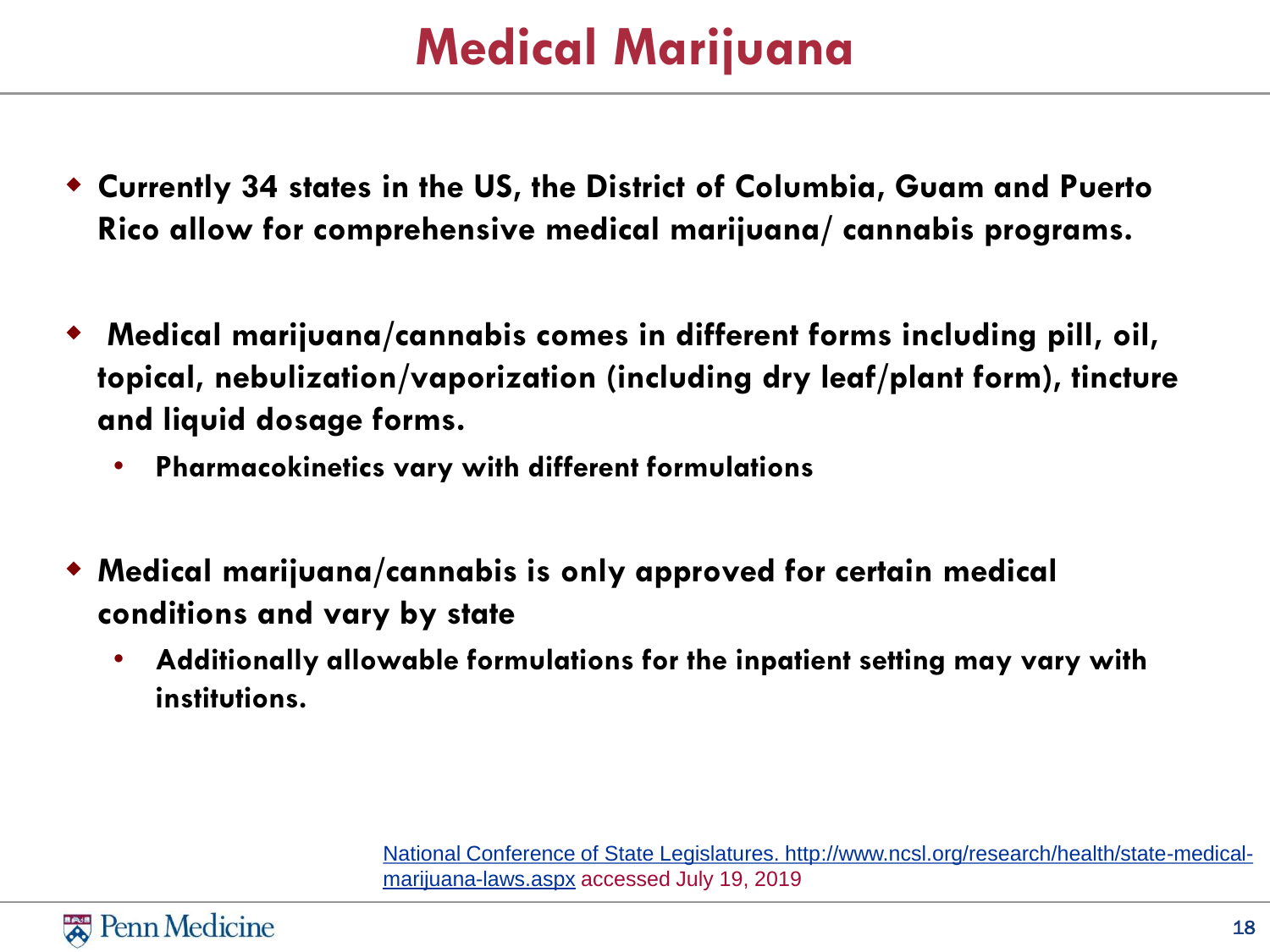### **Patient Education for Medical Marijuana/Cannabis**

- **Patients should be encouraged to have open discussion with their providers regarding their use of medical marijuana/cannabis**
- **Prescribed medical marijuana/cannabis should only come from a licensed distributor**
	- **Limit exposure to contaminated or adulterated products**
- **Patients should adhere to the prescribed schedule** 
	- **Use only product type prescribed and notify provider when this changes**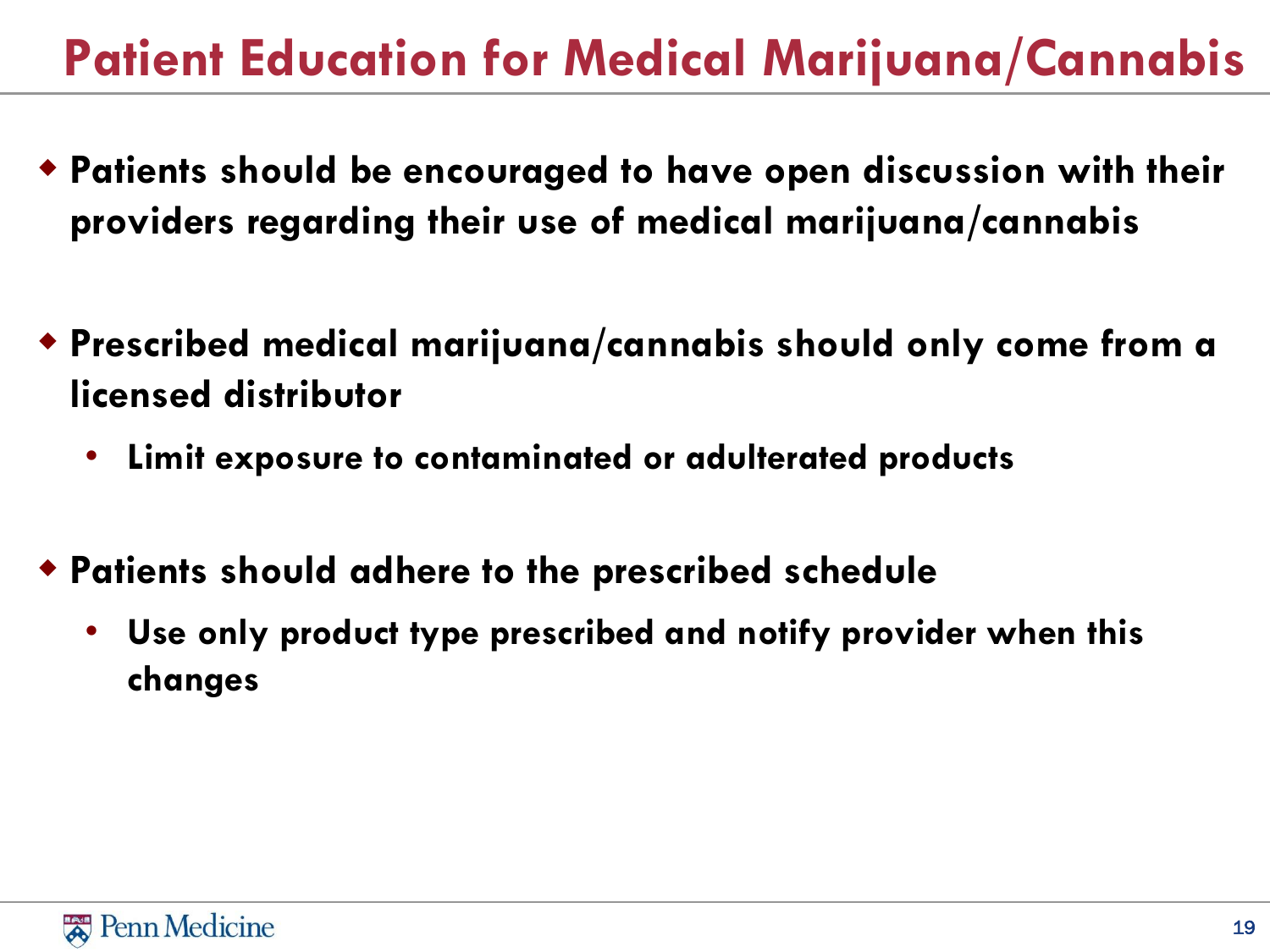#### **Provider Education for Medical Marijuana/Cannabis**

- **Review formulation of medical marijuana/cannabis patient is using at every visit**
	- **Continually screen for drug-drug interactions with medical marijuana/cannabis and:**
		- **Over the counter medications**
		- **Dietary supplements**
		- **Prescription medications**
	- **Perform lab monitoring as clinically indicated**
	- **Work closely with certified physicians or dispensaries for questions**
- **Providers and patients will need ongoing education as practices, policies, and laws surrounding medical marijuana/cannabis continue to change**
- **Ongoing well-designed research is necessary to help guide future practice**

Bridgeman MB. Medical Cannabis. In: Murphy JE, Lee MW, eds. Pharmacotherapy Self-Assessment Program, 2019 Book 2. *Current Issues in Pharmacotherapy*. Lenexa, KS: American College of Clinical Pharmacy, 2019: 57-79.

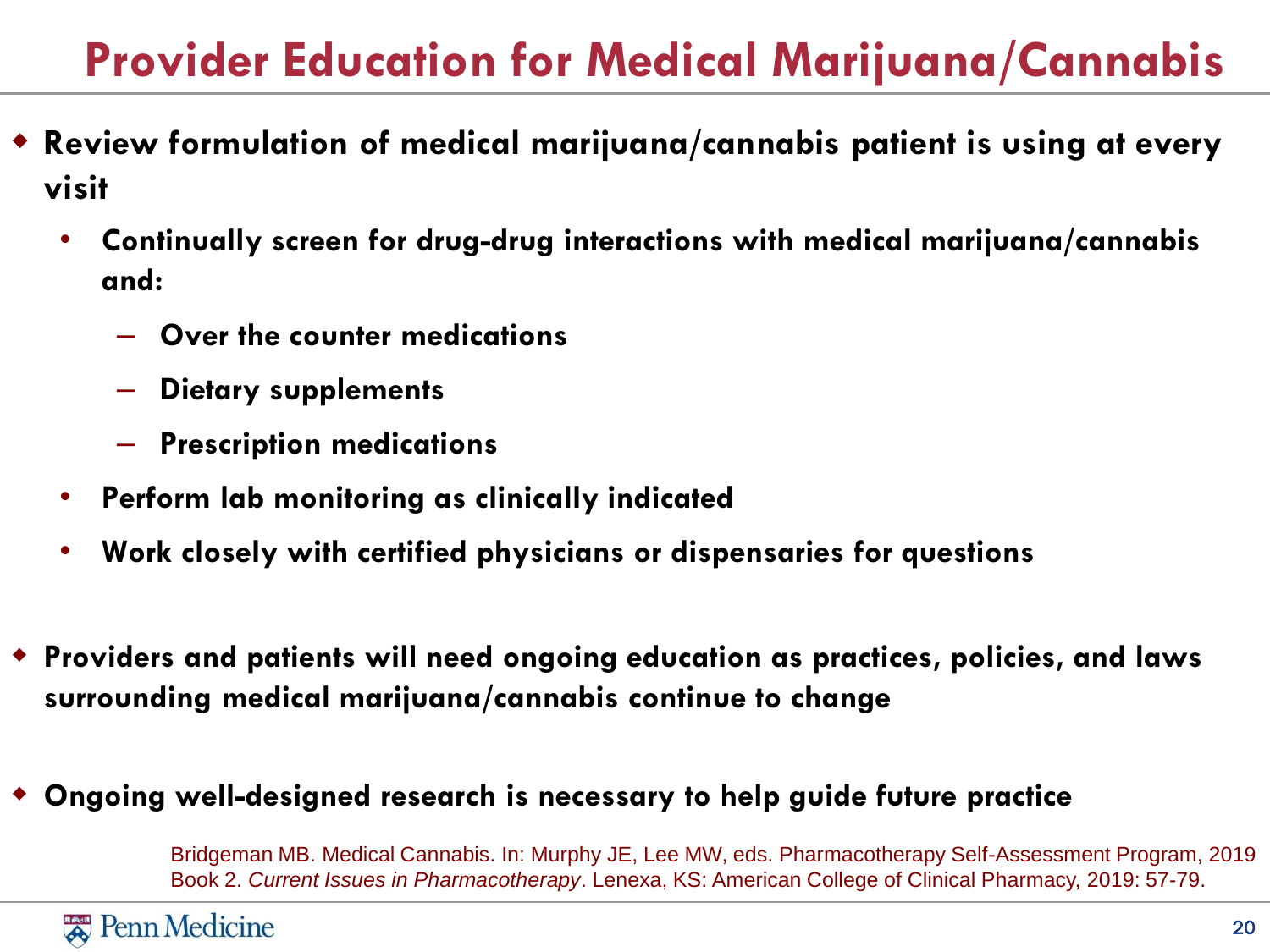#### **Learning Objectives**

- **Describe patterns of dietary supplement use in the United States**
- **Understand perceptions and misconceptions of dietary supplement use**
- **Demonstrate practical steps for vasculitis providers, care-givers and patients to have an open discussion about dietary supplement use and medical marijuana/cannabis**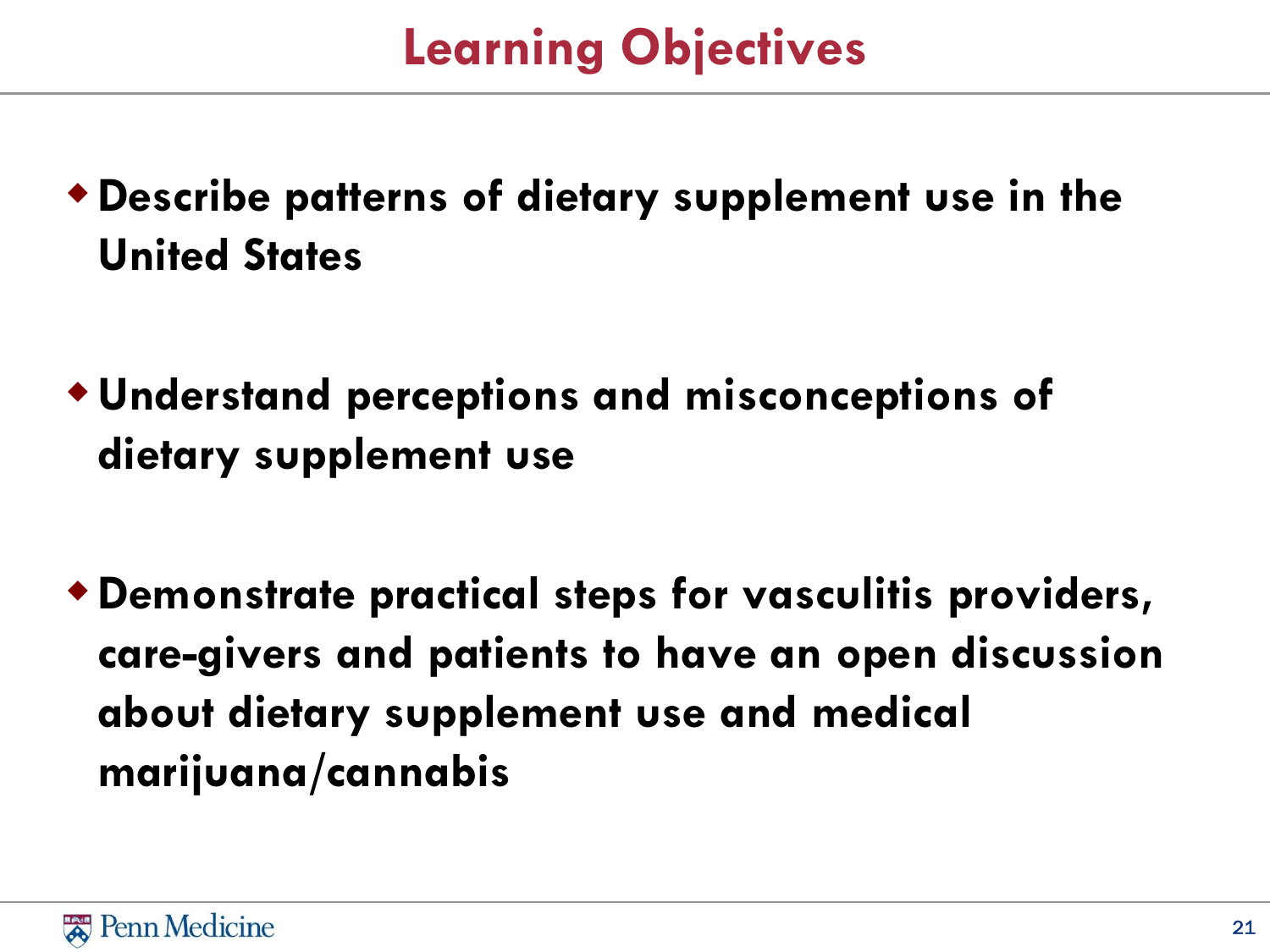#### **Take Home Points**

- 1**) Educate yourself about dietary supplements and potential risks**
	- **Natural does not equal safe**

**2) Keep up to date with state changes regarding medical marijuana/cannabis**

**3) Have an ongoing open dialogue with your providers regarding use of dietary supplements and medical marijuana/cannabis**

**4) If providers deemed dietary supplement appropriate for patient to use, choose an independent verified brand (USP®, NSF®, ConsumerLab®, UL®) whenever possible**

**5) Report any dietary supplement adverse effects to Food and Drug Administration (FDA)**

**<http://www.fda.gov/Food/DietarySupplements/ReportAdverseEvent/>**